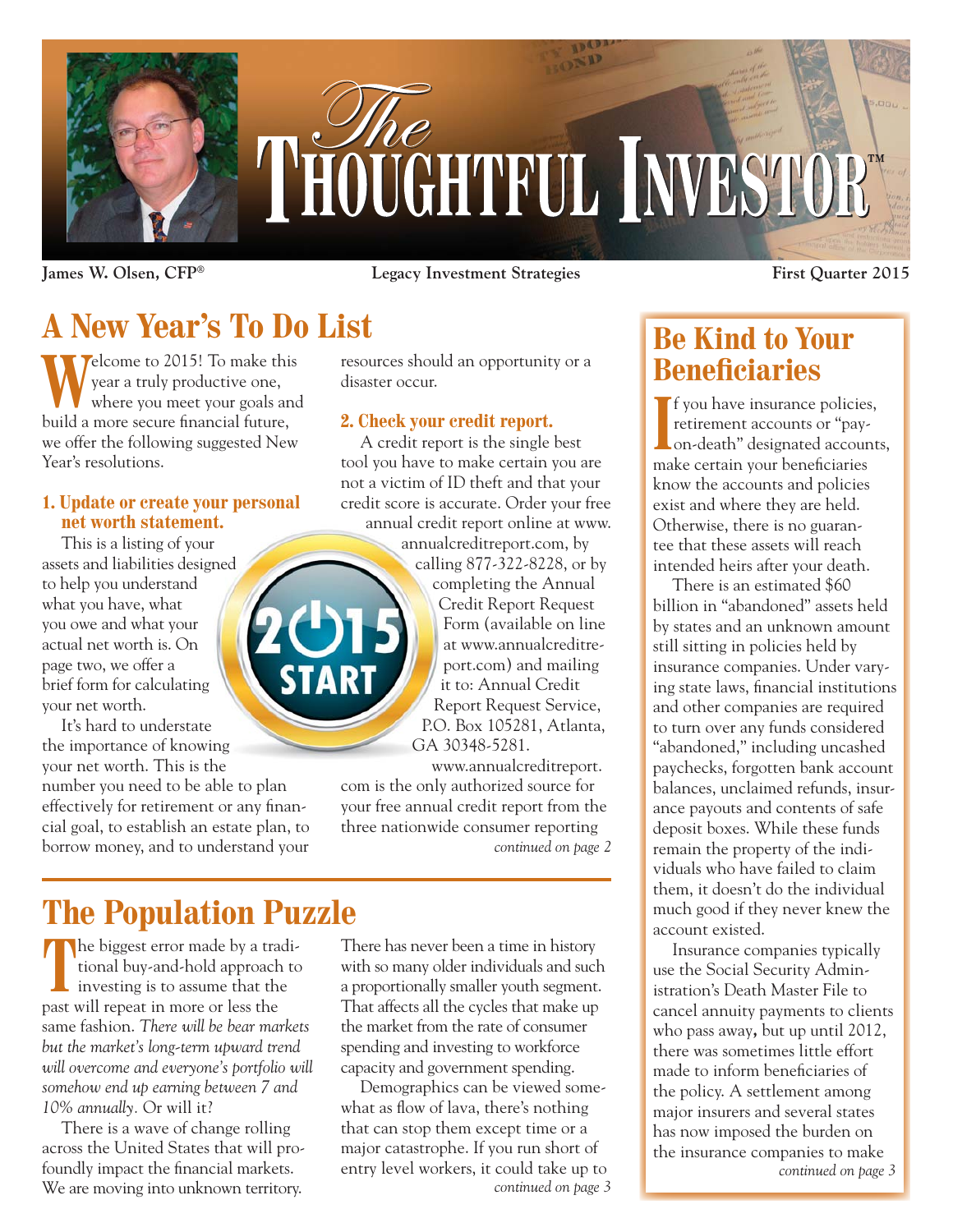### **A New Year's To Do List**

*— continued from page 1*

companies, so don't fall for marketing pitches from other organizations offering to provide you with a free credit report. Those offers typically come with strings attached. When you contact the site, request credit reports from all three of the major credit bureaus – TransUnion, Experian and Equifax. If anything looks wrong on your report, contact the credit bureau at once.

#### **3. Update your beneficiaries and Power of Attorney designations.**

If your life has had its share of changes in the last year, from deaths in the family to divorces and even new additions, your beneficiary designations may be out of date on retirement accounts, insurance policies and investment accounts. Remember, these designations take precedence over your will, so it is essential to keep both your will and your beneficiaries up-to-date. You may also need to update medical and financial power of attorney designations that take effect should you become incapacitated and unable to make decisions on your own behalf.

#### **4. Fund your retirement accounts.**

Before April 15th, fully fund your retirement accounts for 2014, and, we recommend, for 2015. The sooner your accounts are funded, the sooner your money goes to work for you. The following table shows contribution limits for 2014 and 2015.

#### **5. Make an appointment to visit with us.**

At least once a year, set aside time to talk to your financial advisor about the performance of your portfolio, how your assets are invested and expectations for the coming year. We can be an excellent resource when it comes to planning your financial future.

| <b>Type of Retirement Plan</b>                                                                  | <b>Maximum Annual Contributions</b>                                                                                                                                                                                   |              |                                                               |              |  |  |
|-------------------------------------------------------------------------------------------------|-----------------------------------------------------------------------------------------------------------------------------------------------------------------------------------------------------------------------|--------------|---------------------------------------------------------------|--------------|--|--|
|                                                                                                 | 2014                                                                                                                                                                                                                  |              | 2015                                                          |              |  |  |
|                                                                                                 | Under Age 50                                                                                                                                                                                                          | 50 and Older | Under Age 50                                                  | 50 and Older |  |  |
| <b>Individual Retirement Plans*</b>                                                             |                                                                                                                                                                                                                       |              |                                                               |              |  |  |
| Traditional and Roth IRA                                                                        | \$5,500                                                                                                                                                                                                               | \$6,500      | \$5,500                                                       | \$6,500      |  |  |
| <b>Employer-Sponsored Retirement Plans</b>                                                      |                                                                                                                                                                                                                       |              |                                                               |              |  |  |
| 401(k), Roth 401(k), 403(b), 457 and<br><b>SARSEP Plans</b>                                     | \$17,500                                                                                                                                                                                                              | \$23,000     | \$18,000                                                      | \$24,000     |  |  |
| SEP (Simplified Employee Pension) IRA                                                           | Employer contribution - 25% of<br>compensation up to \$52,000                                                                                                                                                         |              | Employer contribution - 25% of<br>compensation up to \$53,000 |              |  |  |
| <b>Small Business or Self-Employed Retirement Plans</b>                                         |                                                                                                                                                                                                                       |              |                                                               |              |  |  |
| Self-Employed 401k (a.k.a., Solo-401k,<br>Individual 401k, Roth 401k)                           | Salary deferral of 20-25% of compensation,<br>plus \$17,500 (under 50) or \$23,000 (over 50) in 2014<br>plus \$18,000 (under 50) or \$24,000 (over 50) in 2015<br>up to a maximum of \$52,000 (2014); \$53,000 (2015) |              |                                                               |              |  |  |
| SIMPLE (Savings Incentive Match Plan<br>for Employees) IRA                                      | \$12,000                                                                                                                                                                                                              | \$14,500     | \$12,500                                                      | \$15,500     |  |  |
| <b>Coverdell Education Savings Account*</b>                                                     |                                                                                                                                                                                                                       |              |                                                               |              |  |  |
| Per beneficiary under age 18                                                                    | \$2,000                                                                                                                                                                                                               |              | \$2,000                                                       |              |  |  |
| <b>Annual Gift Tax Exclusion</b>                                                                |                                                                                                                                                                                                                       |              |                                                               |              |  |  |
| Amount that can be given from an<br>individual to an individual without incurring<br>gift taxes | \$14,000                                                                                                                                                                                                              |              | \$14,000                                                      |              |  |  |

## **Determine Your Net Worth**

In order to get where you want to go, you need to know where you are.<br>
A personal net worth statement tells you where you are and gives you the<br>
information you need to implement a plan to get where you want to be. It can If n order to get where you want to go, you need to know where you are. A personal net worth statement tells you where you are and gives you the also be of considerable value to your financial adviser by allowing us to develop a better asset allocation, balance overall risks and consider tax implications or withdrawal strategies in managing your assets.

| <b>Assets</b>                       |    | <b>Liabilities - Your Current Debt Obligations</b> |    |
|-------------------------------------|----|----------------------------------------------------|----|
| Savings accounts                    |    | Mortgages                                          | S  |
| Checking accounts                   | \$ | Car loans                                          | \$ |
| CDs/Bonds/Certificates              |    | Student loans                                      |    |
| outside brokerage accts             | S. | Other loans                                        |    |
| Annuities                           |    | Credit cards                                       |    |
| outside brokerage accounts          | \$ | Other liabilities                                  |    |
| Options: qualified or non-qualified | \$ | <b>Total Liabilities</b>                           |    |
| Investment/brokerage accounts       | \$ |                                                    |    |
| <b>IRA</b> accounts                 |    |                                                    |    |
| Roth accounts                       |    |                                                    |    |
| 401k/pension or work retirement     |    |                                                    |    |
| Trust accounts                      |    |                                                    |    |
| Home value                          |    |                                                    |    |
| Gold/collectibles/art/antiques      |    |                                                    |    |
| Other property                      |    |                                                    |    |
| Business/partnerships               |    |                                                    |    |
| Inheritance                         |    |                                                    |    |
| <b>Total Assets</b>                 |    |                                                    |    |

|                  | <b>Liabilities - Your Current Debt Obligations</b> |
|------------------|----------------------------------------------------|
| M <sub>eff</sub> |                                                    |

| Mortgages                |    |
|--------------------------|----|
| Car Ioans                |    |
| Student Ioans            | S. |
| Other loans              |    |
| Credit cards             |    |
| Other liabilities        |    |
| <b>Total Liabilities</b> |    |
|                          |    |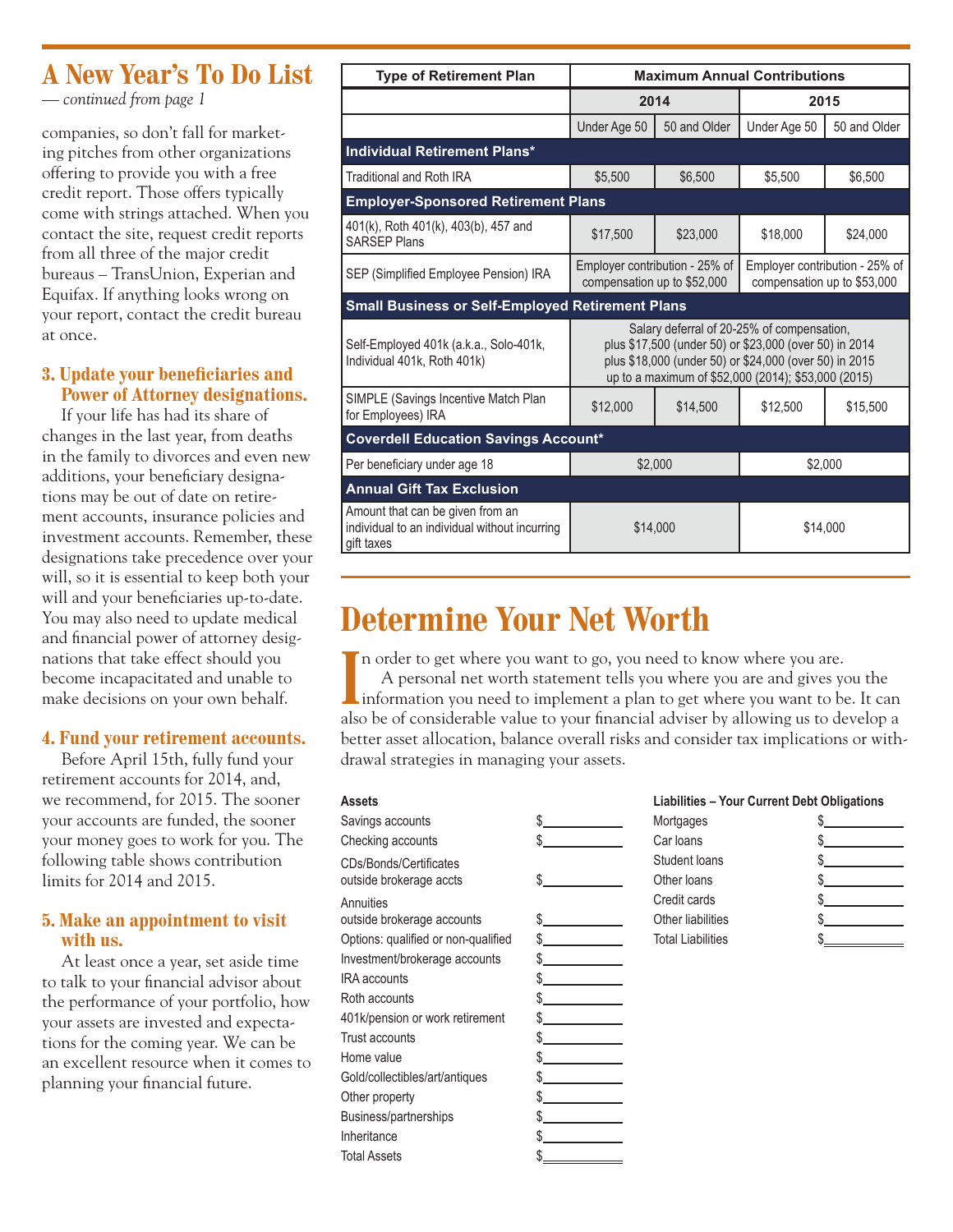### **The Population Puzzle** *— continued from page 1*

20 years to correct the trend. Immigration is offered by many as a solution, but you need immigrants with the appropriate level of education needed to fill jobs. Automation may fill the low end skills needed, but machines don't spend and invest.

Consider the contrasting shapes of the U.S. population pyramid from 1950 and 2014. The baby boom that began in late1940s is visibly present in 2014's 55 to 65 age brackets. Despite more than double the population, however, new births in 2014 were not much higher than they were 64 years ago.

To visualize the changing age of the U.S. view an animated population pyramid "United States Population by gender 1950-2010" by Smallman12q. You can find it with a quick internet search of the underlined phrase.

Why does the demographic shift matter? The older one is the less one consumes, the less taxes one pays, and the more government services one is likely to use. And somewhere, somehow, someone has to pay for those services. The Ponzi design of today's Social Security and Medicare programs





*Source: International Data Base U.S. Census Bureau, Population Division See and choose United States 1950 - 2010b.. Licensed under Public domain via Wikipedia -http://en.wikipedia.org/wiki/File:United\_ States\_Population\_by\_gender\_1950-2010.gif#mediaviewer/File:United\_States\_Population\_by\_gender\_1950-2010.gif*



**Average Expenditures by Age Group**

*This graphic from the Census Bureau shows how spending patterns change as individuals age. Considering that consumer expenditures make up approximately 64% of the U.S. Gross Domestic Product, declining expenditures from a growing segment of the population could have a dramatic impact on the economy and financial markets.*

depends upon a growing pool of new workers that won't exist given the current demographic trend. And if they exist, will there be a market for the goods and services they would produce?

When you don't have a clear blueprint for the future, staying flexible can be crucial to success. Active management gives investors an opportunity to react to current market conditions. When the way forward is as uncertain as we believe it is, buy-and-hold's "rearview mirror" investing approach doesn't make a lot of sense.

### **Be Kind to Your Beneficiaries**

*— continued from page 1*

an attempt to inform beneficiaries, but often the companies lack adequate information to contact the individuals.

Life insurance proceeds and retirement accounts don't go through probate, so it won't be your executor's job to contact beneficiaries. Your beneficiaries will need to do the footwork themselves. Typically this requires sending in a form reporting the death. The company then sends the beneficiary more forms to fill out; he or she sends them back along with a copy of the death certificate. If the primary beneficiary dies before collecting, the secondary beneficiary has to send in the primary beneficiary's death certificate as well as original account holder's death certificate.

If you are inclined to change beneficiaries, it may be a bit awkward to inform anyone in advance of your intentions, in which case you need to make certain and leave adequate documentation for your beneficiaries to know of their inheritance. Otherwise, your assets could end up adding to the billions held in trust by your state.